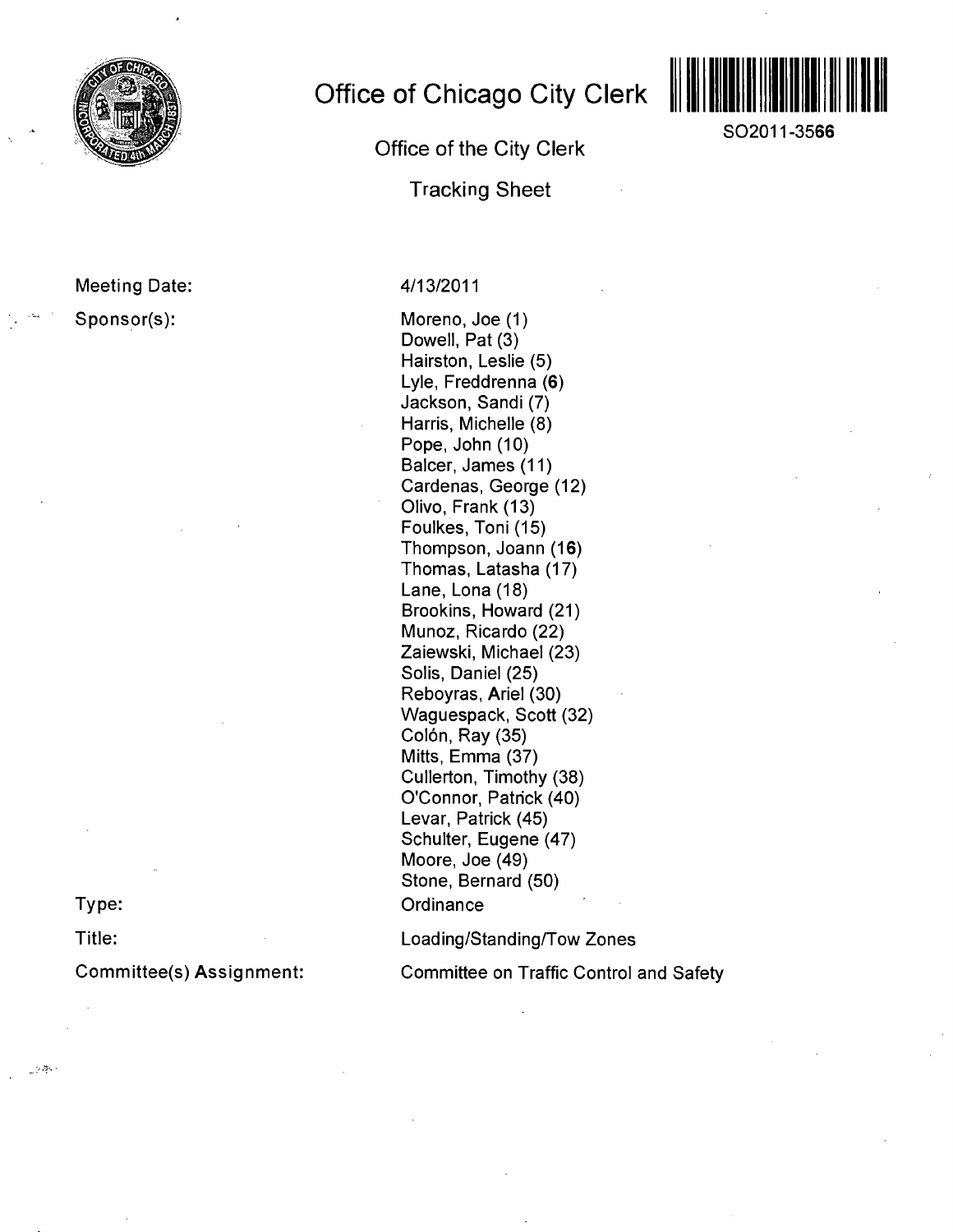### **PARKING PROHIBITED AT ALL TIMES, DISABLED**

 $\bar{\mathcal{G}}$ 

### **BE IT ORDAINED BY THE CITY COUNCIL OF THE CITY OF CHICAGO:**

SECTION 1. Pursuant to Title 9, Chapter 64, Section 050, of the Municipal Code of Chicago, the operator of a vehicle shall not park such vehicle at any time upon the foliowing public way as indicated:

| <b>WARD</b> | <b>LOCATION &amp; PERMIT</b>                                                                                    |
|-------------|-----------------------------------------------------------------------------------------------------------------|
| 1           | 1817 W. Ellen Street, Disabled Permit 77287 -- O2011-1490;                                                      |
| 1           | 1017 N. Rockwell, Disabled Permit 77289 -- O2011-1493;                                                          |
| 1           | 2827 N. Elston Avenue, Disabled Permit 71835 -- O2011-1495;                                                     |
| 1           | 2253 W. North Avenue, Disabled Permit 69516. -- O2011-1492;                                                     |
| 3           | 5418 S. Dearborn Street, Disabled Permit 76259 -- O2011-1497;                                                   |
| 3           | 4505 S. Marshfield, Disabled Permit 77450 -- 02011-1496;                                                        |
| 3           | 4359 S. Shield Avenue, Disabled Permit 74763 -- O2011-149S;                                                     |
| 5           | S714 S. Prairie (signs to be installed at 1325 E.71 <sup>st</sup> Place)<br>Disabled Permit 69164-- O2011-1501; |
| 6           | S043 S. Michigan Avenue, Disabled Permit 76725 -- O2011-1517;                                                   |
| 6           | 7441 S. Prairie Avenue, Disabled Permit 76729 -- O2011-1509;                                                    |
| 6           | 9719 S. Forest Avenue, Disabled Permit 6783S -- O2011-1506;                                                     |
| 6           | S459 S. King Drive (install signs at 400 E. 85 <sup>th</sup> Street), Disabled Permit<br>68679 -- O2011-1520;   |
| 6           | 7736 S. Vernon Avenue, Disabled Permit 72489 -- O2011-1521;                                                     |
| 6           | 619 E. 90 <sup>th</sup> Place, Disabled Permit 67941 -- O2011-1504;                                             |
| 6           | 640 E. 90 <sup>th</sup> Place, Disabled Permit 76727 -- O2011-1507;                                             |
| 7           | 9321 S. Saginaw Avenue, Disabled Permit 77072 -- O2011-1523;                                                    |
| 8           | S035 S. Blackstone Avenue, Disabled Permit 774S4 -- O2011-1994;                                                 |
| S           | 8916 S. Harper Avenue, Disabled Permit 74743 -- O2011-2026;                                                     |
| 10          | 10942 S. Avenue "C", Disabled Permit 77147 -- O2011-1525;                                                       |
| 11          | 2942 S. Emerald Avenue, Disabled Permit 73717 -- 02011-75S;                                                     |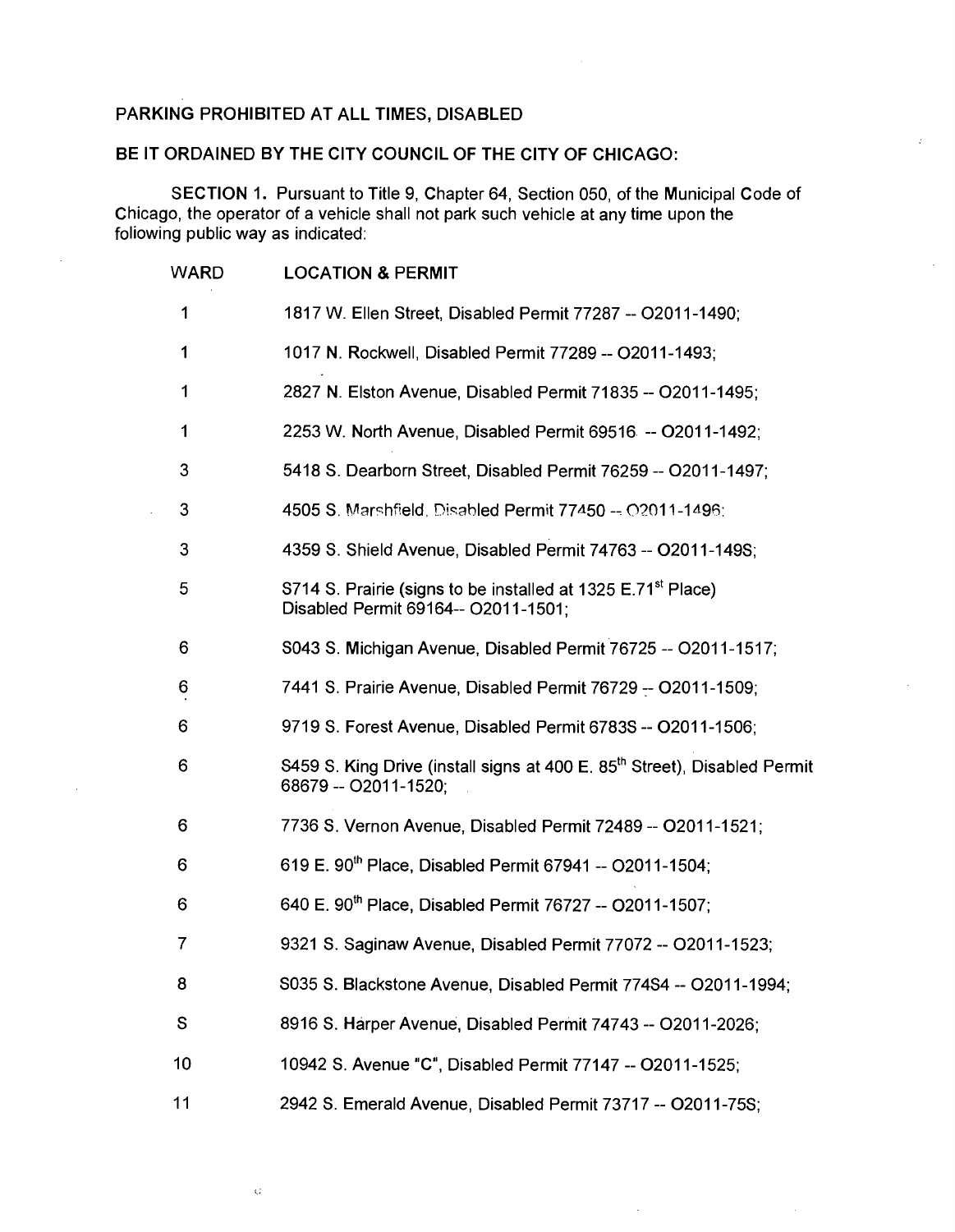## **PARKING PROHIBITED AT ALL TIMES, DISABLED - PAGE 2.**

| <b>WARD</b> | <b>LOCATION &amp; PERMIT</b>                                                                                                                                            |
|-------------|-------------------------------------------------------------------------------------------------------------------------------------------------------------------------|
| 11          | 2614 8. Lowe Avenue, Disabled Permit 78136 -- O2011-763;                                                                                                                |
| 11          | 1943 W. 33 <sup>rd</sup> Street, Disabled Permit 73309 -- O2011-1537;                                                                                                   |
| 11          | 528 W. 42 <sup>nd</sup> Place, Disabled Permit 78142 -- O2011-1536;                                                                                                     |
| 12          | 3457 W. 38 <sup>th</sup> Street [install signs on the corner of 8. 8t. Louis Avenue<br>and W. 38 <sup>th</sup> Street (west side)], Disabled Permit 77402 -- O2011-808; |
| 12          | 2733 W. 23 <sup>rd</sup> Street, Disabled Permit 77393 -- O2011-1546;                                                                                                   |
| 12          | 3306 W. 38 <sup>th</sup> Place, Disabled Permit 36014 -- O2011-1557;                                                                                                    |
| 13          | 6469 S. Long, Disabled Permit 74733 -- O2011-1562;                                                                                                                      |
| 13          | 4034 W. 57th Place, Disabled Permit 74237 -- O2011-1560:                                                                                                                |
| 13          | 3917 W. 65 <sup>th</sup> Place, Disabled Permit 74246 -- O2011-1563;                                                                                                    |
| 13          | 6030 8. Kenneth, Disabled Permit 72136 -- O2011-1567;                                                                                                                   |
| 13          | 6135 S. Mayfield Avenue, Disabled Permit 39090 -- O2011-1558;                                                                                                           |
| 13          | 3710 W. 60 <sup>th</sup> Street, Disabled Permit 72097 - O2011-1564;                                                                                                    |
| 13          | 5233 W. 64 <sup>th</sup> Place, Disabled Permit 77748 -- O2011-1568;                                                                                                    |
| 13          | 3613 W. 70 <sup>th</sup> Street, Disabled Permit 74244 - O2011-1565;                                                                                                    |
| 13          | 3736 W. 70 <sup>th</sup> Place, Disabled Permit 74630 -- O2011-1064;                                                                                                    |
| 15          | 6037 8. Mozart. Disabled Permit 76620 -- O2011-1583;                                                                                                                    |
| 15          | 5722 8. Wood, Disabled Permit 76611 -- O2011-1581;                                                                                                                      |
| 15          | 3246 W. 66 <sup>th</sup> Place, Disabled Permit 77858 -- O2011-1579;                                                                                                    |
| 16          | 5921 8. Ada Street, Disabled Permit 77514 -- O2011-1585;                                                                                                                |
| 17          | 6830 8. Claremont Avenue, Disabled Permit 76033 -- Or2011-318;                                                                                                          |
| 17          | 6833 8. Claremont Avenue, Disabled Permit 76034 -- Or2011-288;                                                                                                          |
| 18          | 7318 8. Maplewood Avenue, Disabled Permit 75863 -- O2011-1593;                                                                                                          |
| 21          | 9133 8. Ada, Disabled Permit 78181 -- O2011-1605;                                                                                                                       |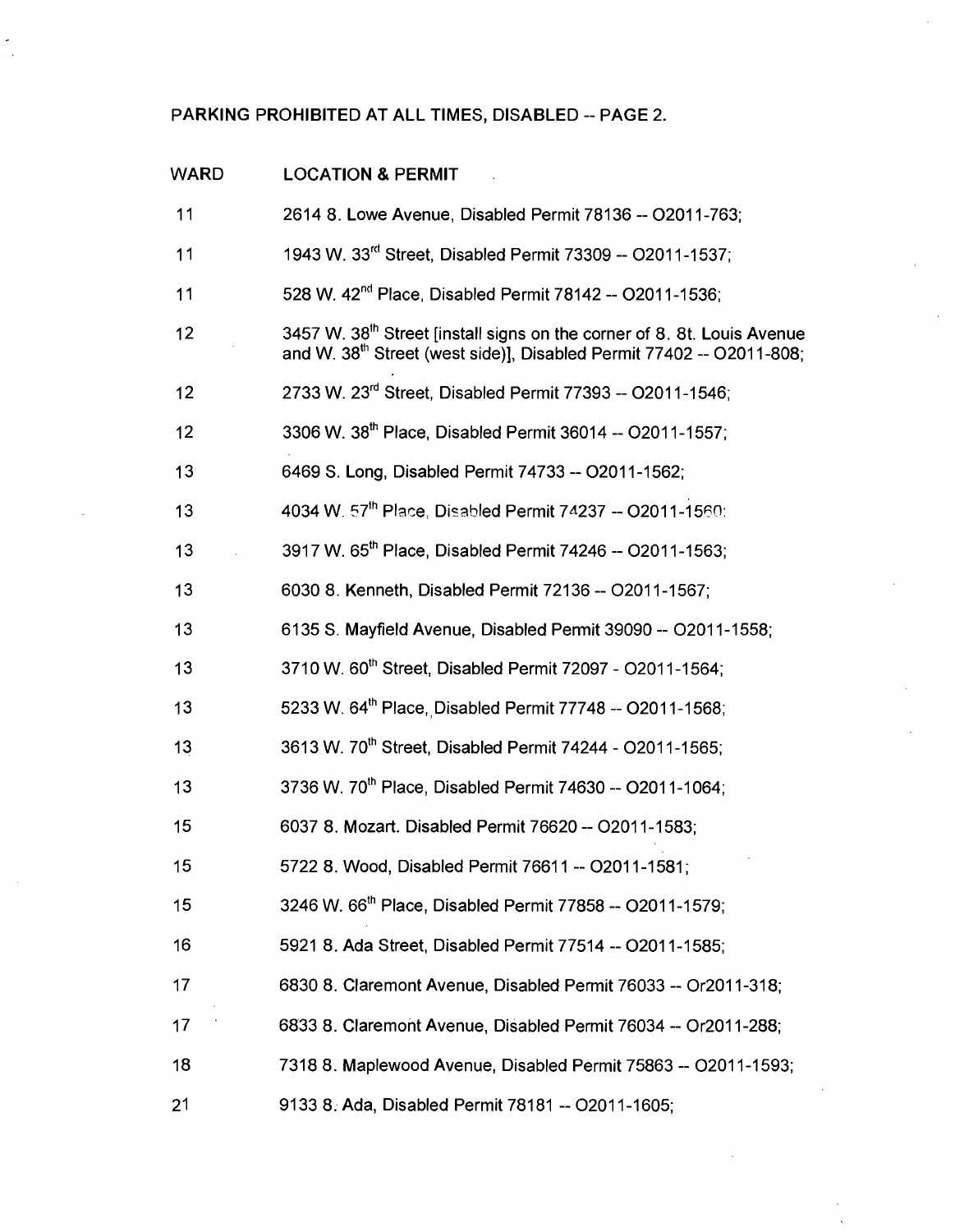# **PARKING PROHIBITED AT ALL TIMES, DISABLED ~ PAGE 3.**

| <b>WARD</b> | <b>LOCATION &amp; PERMIT</b>                                          |
|-------------|-----------------------------------------------------------------------|
| 21          | 8521 S. Bishop, Disabled Permit 76160 -- O2011-1599;                  |
| 21          | S147 S. Harvard, Disabled Permit 76162 -- O2011-1601;                 |
| 21          | 8224 S. Throop, Disabled Permit 78182 -- O2011-1597;                  |
| 22          | 3131 S. Hamlin, Disabled Permit 77711 -- O2011-1608;                  |
| 22          | 3203 S. Kedvale Avenue, Disabled Permit 76012;                        |
| 23          | 4723 S. Keeler Avenue, Disabled Permit 77760 -- O2011-1622;           |
| 23          | 4942 S. Kostner Avenue, Disabled Permit 74482 -- O2011-1618;          |
| 23          | 4424 S. Leamington Avenue, Disabled Permit 77773 -- O2011-1611;       |
| 23          | 4848 S. Leclaire Avenue, Disabled Permit 77755 -- O2011-1612;         |
| 23          | 5332 S. Moody Avenue, Disabled Permit 73735 -- O2011-1621;            |
| 23          | 5225 S. Neva Avenue, Disabled Permit 77761 -- O2011-1619;             |
| 23          | 5728 S. Parkside Avenue, Disabled Permit 77750 -- O2011-1616;         |
| 23          | 5444 S. Tripp Avenue, Disabled Permit 77758 -- O2011-1624;            |
| 23          | 7117 W. 64 <sup>th</sup> Street, Disabled Permit 77751 -- O2011-1614; |
| 25          | 2318 S. Oakley Avenue, Disabled Permit 76559 -- O2011-153S;           |
| 25          | 1519 W. 17th Street, Disabled Permit 73731 -- O2011-1544;             |
| 25          | 1803 W. 21 <sup>st</sup> Place, Disabled Permit 76541 -- O2011-1519;  |
| 25          | 1016 W. Polk, Disabled Permit 76632;                                  |
| 25          | 329 W. 24th Street, Disabled Permit 75617;                            |
| 30          | 1814 N. Keystone Avenue, Disabled Permit 71529 -- O2011-1609;         |
| 30          | 1826 N. Keystone Avenue, Disabled Permit 71476;                       |
| 32          | 1921 W. Cortland Avenue, Disabled Permit 77357 -- O2011-1578;         |
| 35          | 1621 N. Richmond, Disabled Permit 73393 -- O2011-1592;                |

 $\overline{a}$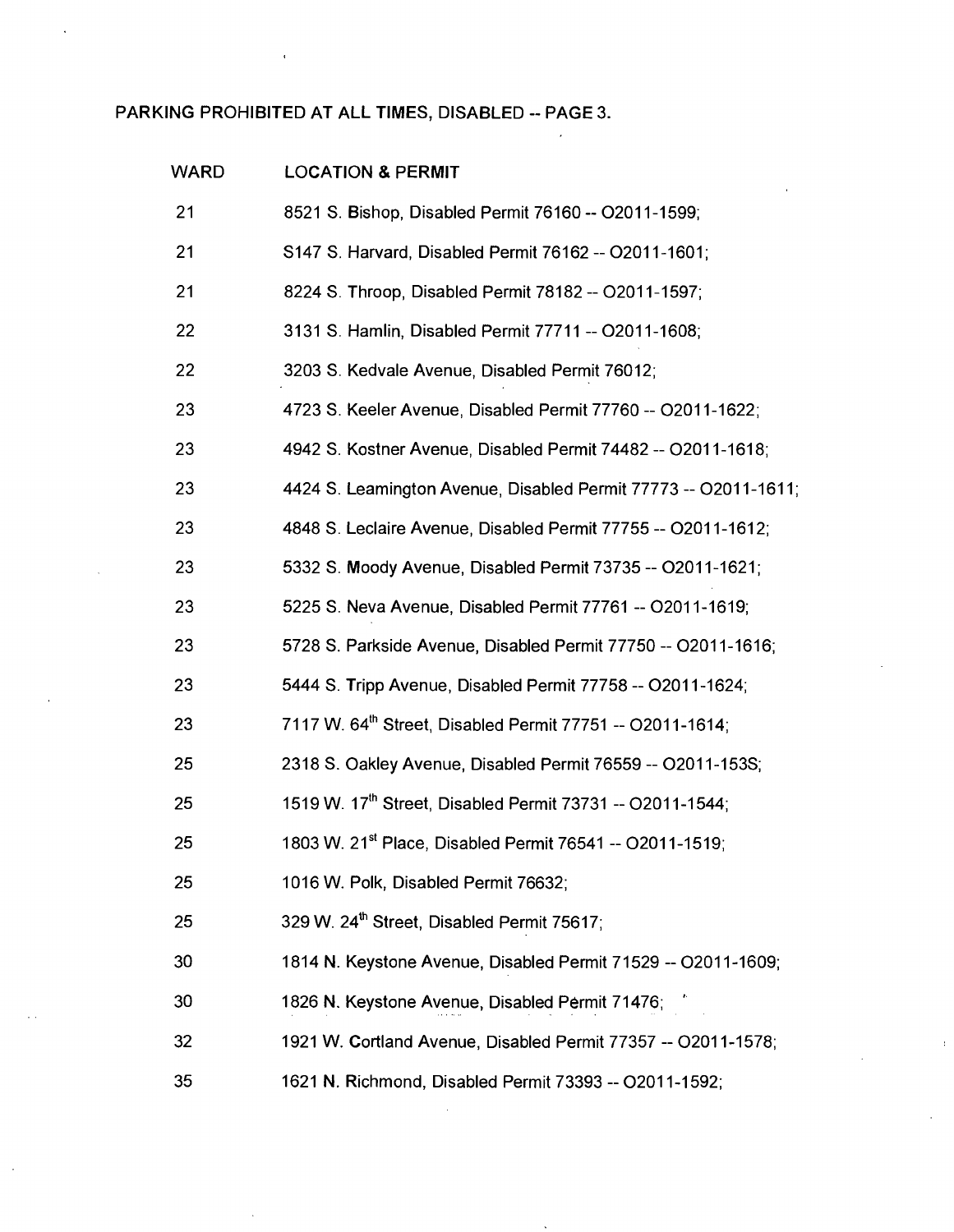### **PARKING PROHIBITED AT ALL TIMES, DISABLED - PAGE 4.**

| <b>LOCATION &amp; PERMIT</b>                                    |
|-----------------------------------------------------------------|
| 2258 N. Hamlin Avenue, Disabled Permit 74404 -- O2011-1596;     |
| 3417 N. Monticello Avenue, Disabled Permit 73394 -- O2011-1587; |
| 6134 W. Barry, Disabled Permit 73080;                           |
| 1142 N. Kedvale, Disabled Permit 70627 -- O2011-1637;           |
| 1404 N. Lotus Avenue, Disabled Permit 67554 -- 02011-1636;      |
| 4349 W. Hirsch Street, Disabled Permit 71480 -- O2011-1635;     |
| 5039 W. Waveland, Disabled Permit 71470 -- O2011-1638;          |
| 5359 W. Byron, Disabled Permit 73544 -- O2010-2189;             |
| 5354 W. Hutchinson, Disabied Permit 72867;                      |
| 1915 W. Granville Avenue, Disabled Permit 73511 -- O2011-1641;  |
| 5658 N. Artesian Avenue, Disabled Permit 76889 -- O2011-1639;   |
| 6211 N. Leona Avenue, Disabled Permit 74399 -- O2011-1663;      |
| 1755 W. Waveland Avenue, Disabled Permit 67801 -- O2011-1678;   |
| 1320 W. Shenwin, Disabled Permit 77115 -- O2011-2029;           |
| 6305 N. Talman Avenue, Disabled Permit 73515 -- O2011-968;      |
|                                                                 |

SECTION 2. This ordinance shall take effect and be in force here in after its passage and publication

 $\hat{\mathcal{A}}$ 

 $\sim 10^{-10}$ 

 $\sim 10^{11}$ 

 $\label{eq:2.1} \frac{1}{\sqrt{2\pi}}\int_{0}^{\pi} \frac{dx}{\sqrt{2\pi}}\,dx$ 

 $\sim 100$ 

 $\mathcal{A}^{\mathcal{A}}$